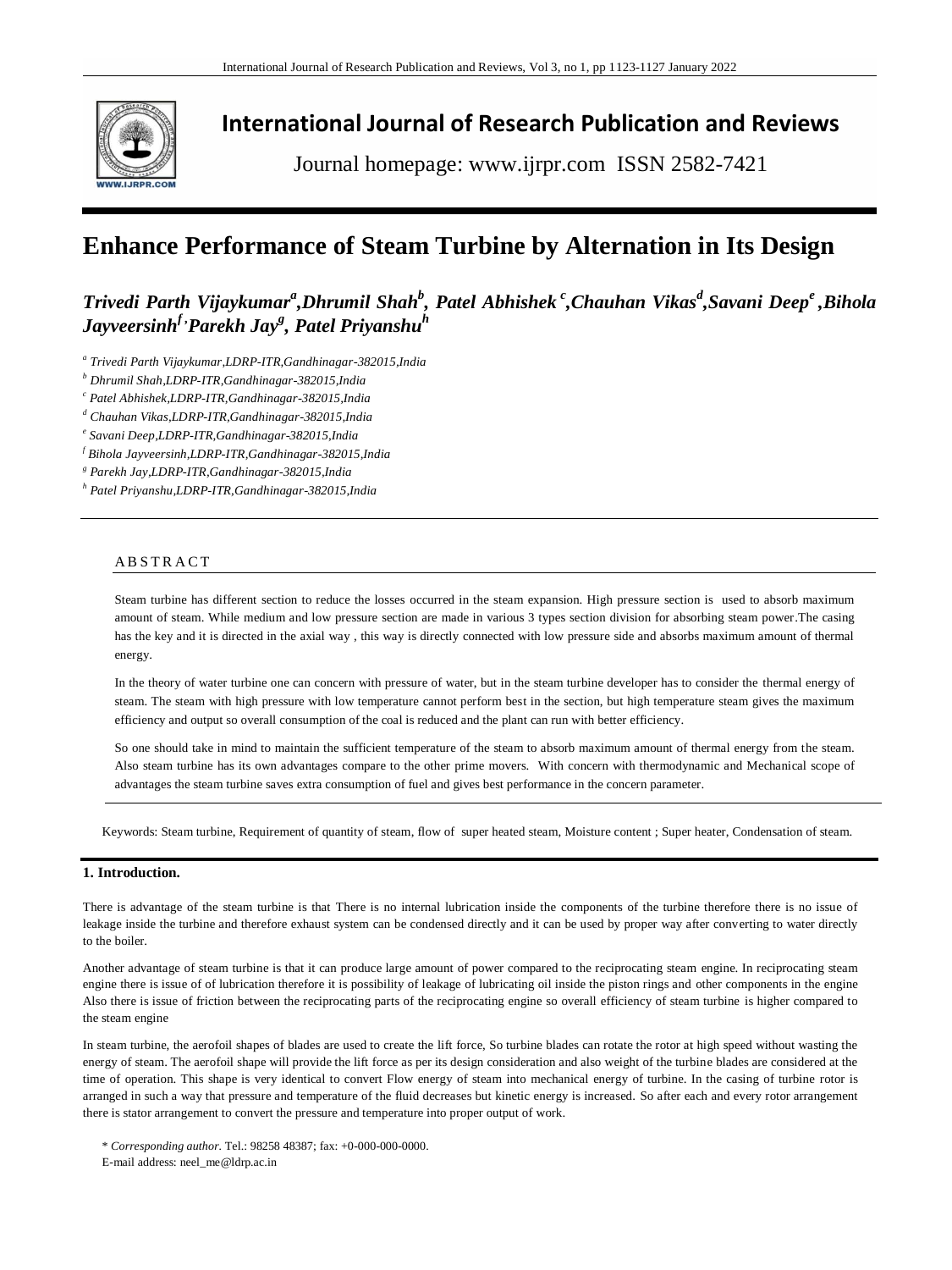Degree of reaction is important phenomena to convert the kinetic energy of turbine into mechanical power. So developer should arrange number of sets of stator and rotor in such a way that the proper decrement in pressure and temperature would take place for conversion of energy from flow energy to kinetic energy.

| Nomenclature |                      |        |
|--------------|----------------------|--------|
|              |                      |        |
| SGT          | Steam and Gas turbie |        |
| Sup          | Superheated steam    |        |
| AC           | Alternative current  | $($ %) |
| Wout         | Output work          |        |
| H            | Height of blades)    |        |
| Q            | Heat transfer rate)  |        |
| $\mathsf G$  | Gravitational force  |        |
| Ein          | Input hear transfer. |        |
| $A =$        | Blades area $[m^2]$  |        |
|              |                      |        |

# **2. Mechanism of Electricity generation inside Turbine section**

Steam turbine should be facilitated with the proper gland mechanism to avoid the leakage of the steam. At the time of starting the pressure and temperature of the steam is analysed for the proper working and conversion of energy.



### **Figure 1 Steam turbine and Generator**

Developer should keep in mind that whenever conversion of energy takes place there will be always losses of energy .In steam turbine there is availability of thermal energy and this energy is converted into kinetic energy so there is always loss and as per the laws of thermodynamics 100 % energy conversion is not possible.  $2<sup>nd</sup>$  law also indicates the entropy standard and there is also degradation of energy after each stage of turbine.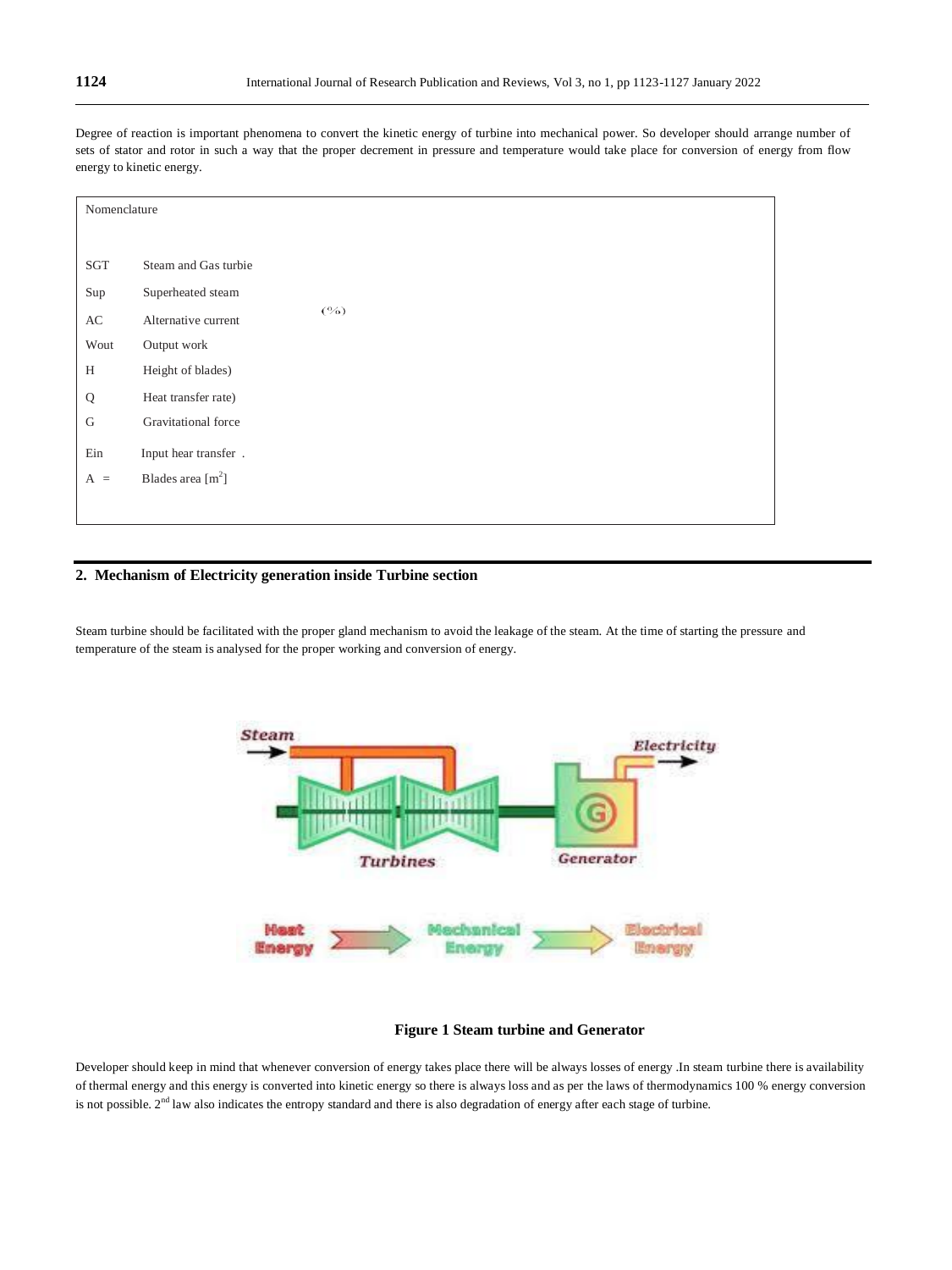#### **2.1 Modification of blades to increase efficiency**

Normally blades are designed in such a way that it will reduce the pressure of steam at the extent level and converts that pressure into kinetic energy. But sometime there is possibility of steam to escape from the side corners and this steam will not crate sufficient impact to the bucket of turbine. So in latent trends blades are designed with the follow up of stator and rotor side by side arrangement to abstracts maximum amount of thermal energy. Aero foil shape with optimise degree of reaction is preferred for the conversion of flow of energy. One should have take in mind that the flow of steam must not occur in the opposite direction after striking to the next rotor. So Fluent and CFD software's are available for the proper design and flow occurrence inside the turbine.

#### **2.2 Oil Lubrication for turbine**

There is a oil pump which is in central position and controlling the lubrication requirement throughout the system. The lubrication system must work and seal oil system should be in reliable position during operation of the turbo set at rated speed. The pump is located in the front bearing pedestal and is directly driven by the turbine shaft through the coupling. Auxiliary oil pump: Auxiliary oil pumps supply the oil during start-up and shut down of the turbo set the pumps can either be switched on manually or automatically through pressure switches.

Jacking oil pump: When the set is stationary the shafts come into metallic contact with the bottom bearing lining. The same issue is here, at the time of starting of turbine, the shaft is at rest positing. Due to low speed of shaft there will be a contact between the shaft and the lower surface. Due to this friction there is possibility of breaking of the lower surface therefore pressurized pump is used for the flow of lubricating oil. This oil will reduce the friction between the lower surface and the shaft and will provide a thick film of oil between the shaft and surface. So there will be initial rotation of the shaft will be started and after a period of time the oil film will be thicker and it will give better lubrication to the system.

### **3. Diagram of steam turbine**



**Figure 2 Components of a turbine shows oil free operation**

As in the steam turbine there is no requirement for the lubricating oil between the components so it is very easy for service turbine after a period of time. But at the lower side of the turbine at the initial stage to reduce the friction and to give the initial motion to the turbine there is thick oil field is required only at the point of starting.

#### **3.1 Design steam turbine**

- 1. It is be noted that thermodynamic analysis should be proper so output is not affected by losses.
- 2. For the rotor performance the dynamic calculation must be clear.
- 3. For design blades the diameter and the length should be proper.
- 4. For best output of the steam conversion material should be proper that does not restrict the flow of steam..
- 5. Proper governing system must be used to prevent losses of energy flow.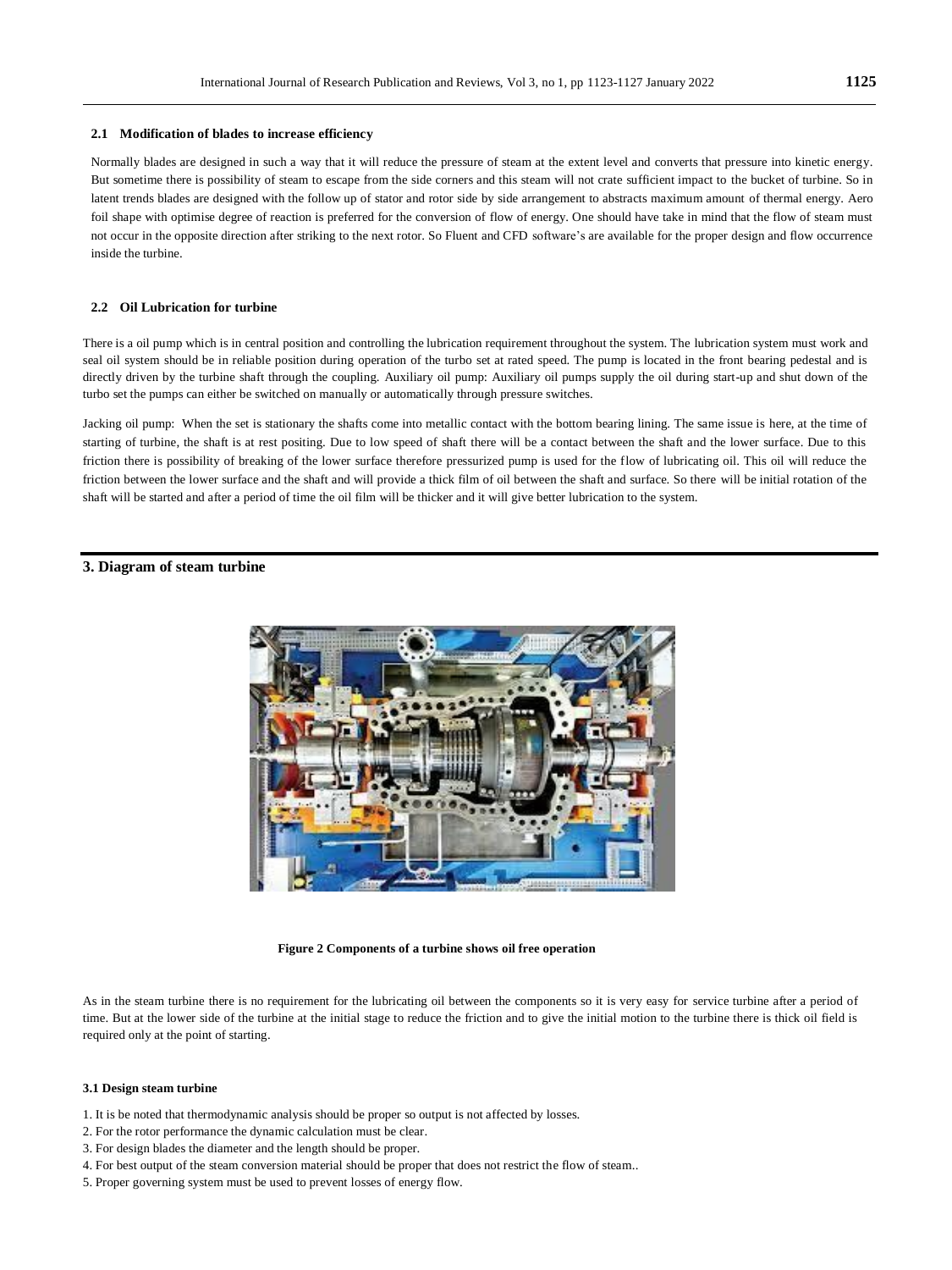6. Proper documentation is required to design and modification of each component.

#### **3.2 Impulse Turbine**

Impulse turbine can work when velocity of input flow is high. This turbine can work over the low head. Due to low head the flow of water is low and there may be chance of less efficiency. But developer can make a water flow design such a way that at the input section there should be high pressure and it will give its best performance. It is also noted that the efficiency of the turbine is measured: Total outflow of the turbine to the input given to the turbine.



 **Figure 3 Impulse turbine Technology**





This turbine is submerged under the water and it creates pressure to rotate the wheel. It is working on the principle of  $3<sup>rd</sup>$  law of Newton – as every action contains the reaction and it is completely equal to its reaction. As per this law the water strikes and creates the force on the wheel and the same way wheel gives the reactive force and due to that force it starts to rotate. There is gradual decrement in the pressure of steam as it enters from the inlet.

#### **4. Conclusion**

Steam turbine efficiency is concern with the outflow of steam and friction concern with the inflow of steam. Material of the blades is also responsibl e for the steam velocity. Low weight material is really a great opportunity to the steam turbine for better efficiency. Also it will increase the rotation of the shaft and helps the alternator for more generation of the power.

At the other hand, low weight tends to less strength and reliability to the shaft and there may be chances for the wear and teat of the component at the time of peak load. If this happens then there may be long time for its maintenance and affect on the overall cost of the plant. SO developer has to optimise the material that can withstand the excess pressure and temperature of steam. In India itb should be also noted that overall cost of the turbine component must be within the cost calculation.

As the other part of the temperature consideration, the overall drop of the temperature should be available in the each stage of the turbine. There is also provision in the new era turbine that HP and MP turbine starts as per their sequence and reduce the pressure of steam and also creates the reasonable temperature drop in each stage. At the end of last stage almost energy conversion takes place and net gain is achieved by the pressure of the steam.

**3.3 Reaction turbine**